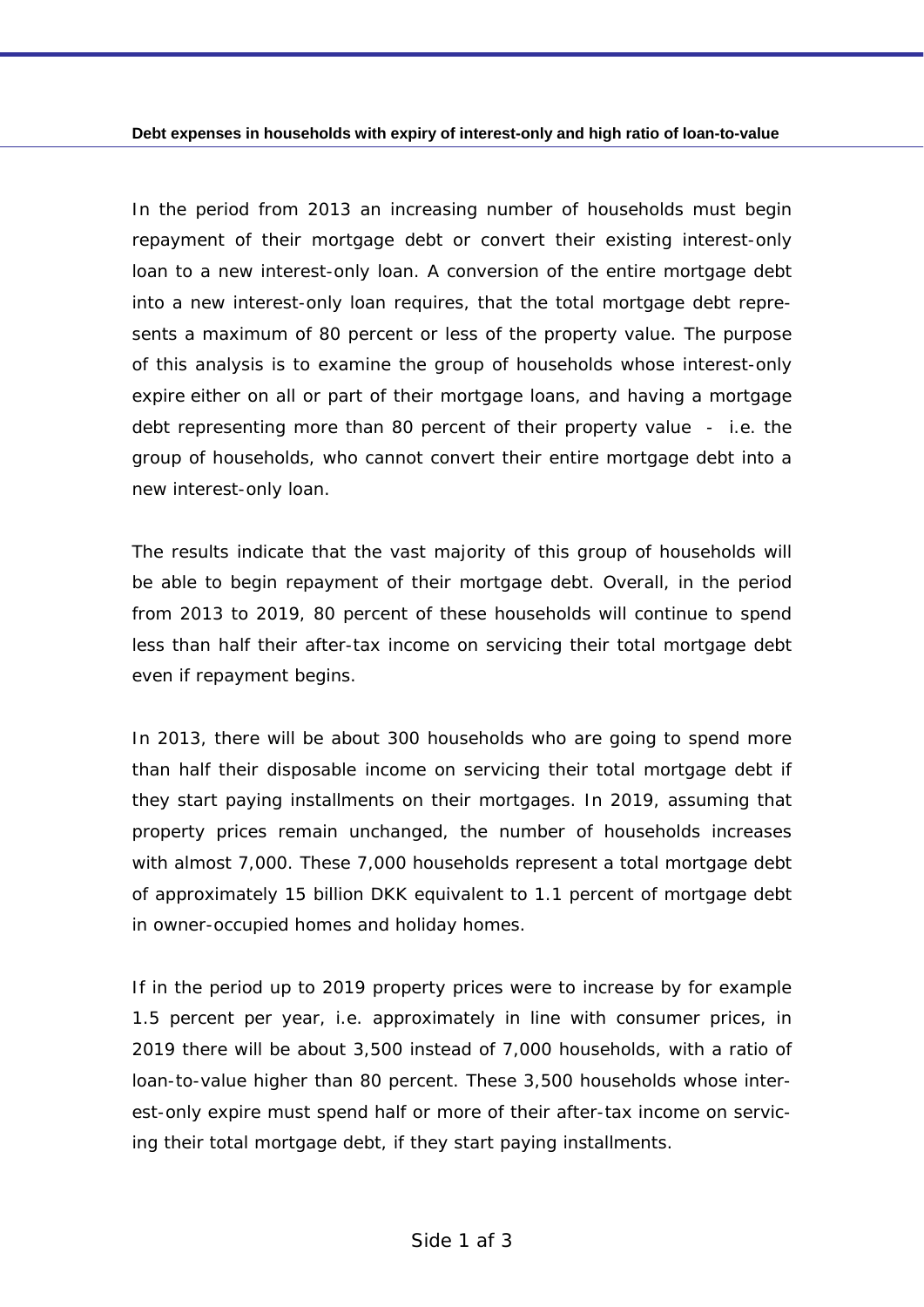*In assessing the expiry of interest-only it must also be taken into account that a family who that took up an interest-only loan with one-year adjust*able-rate had an interest rate of 4 percent. Today, the family will have an *interest rate of 0.4 percent. With a mortgage of 1.2 million DKK, for example, it means that the annual interest payment (including contribution fees and after tax) has dropped from 36,000 DKK in 2006 to approximately 15,000 DKK in 2013. Compared to the original starting point this has given the family an annual interest savings of about 21,000 DKK.* 

*All in all, the expiry of the 10-year period with no installment payments on interest-only loans is considered manageable for the property market.* 

*However, the share of interest-only loans among Danish households are currently 56 percent of the total private mortgage debt and has reached a level too high. There is a need to reduce this level in the coming years.* 

*The Danish government has taken the initiative to prevent property buyers whose financial position is not sufficiently robust from being issued the most risky loans. As of 1 May 2013 the Danish government introduces rules meaning that financial and mortgage institutions can only offer mortgages with interest-only and / or floating rate for property buyers who are able to finance their properties through a mortgage loan with installments payments and fixed interest rates. The credit rating of the customer is made according to the specific institution's usual credit policy. As of 1 July 2013*  risk labeling of loans is introduced so that borrowers know exactly what *risks are associated with a given loan.* 

*At the same time, the mortgage bank sector has taken a number of initiatives, pulling in the direction of a more stable home financing in the long term. Thus, parts of the mortgage sector has introduced so-called two-layer loans where the outer 20 percentage points of the total mortgage cannot be an interest-only loan.*